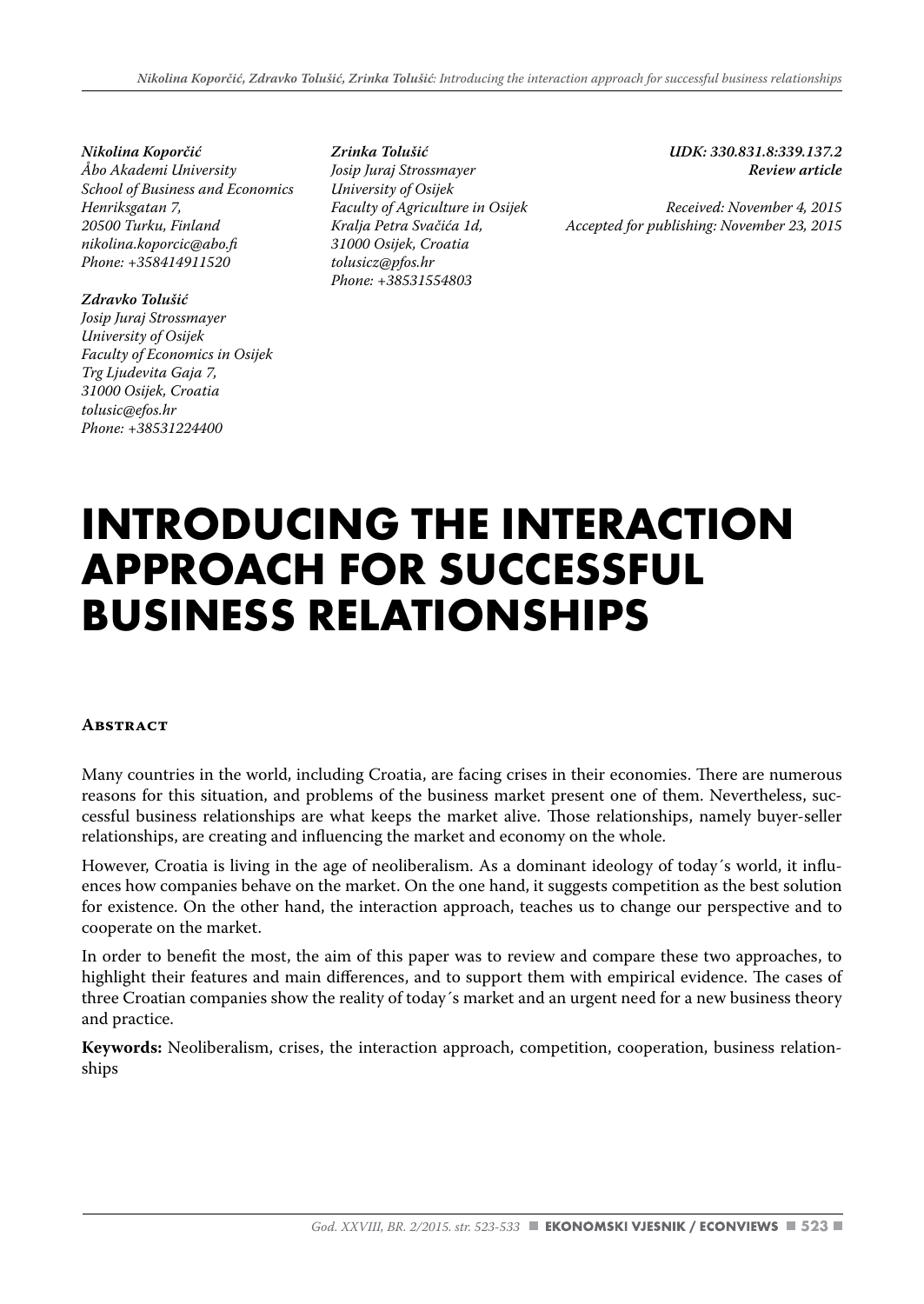### *1. Introduction*

Many countries in Europe, including Croatia, are facing crises at the moment. Over the years, the concepts and theories of neoliberalism have been researched and followed in Croatia, together with the belief that in order to survive on the market companies have no other option than to compete with each other. However, competition in practice is not working out as it should be when following these theories. Mostly it leads toward attempts to get the monopolistic position on the market and to destroy all other companies. Nevertheless, this paper presents another stream of the literature that introduces different approaches for business market behaviour. It promotes cooperation, interaction on the market between buyers and sellers and longterm business relationships.

Bearing in mind that the perfect market does not exist, researchers and academics of today should try more than ever to focus on combining different disciplines and approaches in order to find "the most suitable one". Therefore the aim of the paper is to present these two opposing views and streams of the literature with relevant suggestions of plausible solutions. Therefore, the paper begins with a short literature review and presentation of the concept of neoliberalism and the interactive approach. After observing different approaches, a methodology section follows, in which the companies and the process of empirical data collection is described. Discussion about the current situation on the market includes interview data from three Croatian companies through narratives. Companies were chosen so as to represent small, middle-sized and big companies on the market. Subsequently, different perspectives are shown as a competition vs. cooperation section. At the end, the paper provides a conclusion together with future research suggestions and limitations.

#### *2. Neoliberalism and crises in the Croatian market*

Neoliberalism is an economic and political ideology that seems to be dominant in our world today (Saad-Filho, Johnston, 2005). Following Clarke´s (2005) opinion, foundations of neoliberalism can be found in classical liberal economic theories of Adam Smith and his followers. As the next argument (Palley, 2005; Thorsen, Lie, 2007), neoliberalism seems to be a replacement for the economic theories of John Maynard Keynes (1936). This monetarist approach, founded by Friedrich Hayek and Milton Friedman among others, has been part of economics in most European countries lately, including Croatia.

The beginning of neoliberalism in Croatia started in 1991, with Croatia´s declaration of independence. Neoliberalism supports the belief that the market works as a freely adopted mechanism where goods and services are exchanged in an optimal way and where government intervention is kept to a minimum (Friedman, 1962). However, looking at the situation in Croatia, it is clear that neoliberalism is not functioning as planned. Maybe as a result of problems in the public sector, judiciary, in liquidity and insolvency of many companies, but necessary growth and development is restrained (Djakovic, Andjelic, 2014). Instead of a free trade will and encouragement of a creative entrepreneurial spirit that is leading to individual well-being and liberty (Thorsen, Lie, 2007), the Croatian market is facing fierce competition, start-up bankruptcy and total economics and social crises.

When trying to define a market, classical economists and neoliberalists describe it as a place where demand and supply meet and where the price is made as their outcome. Companies look at each other as rivals with the end goal to "win" consumers and the biggest market share. Therefore, the market exists only as a place for making a profit where most of the companies are following the rule: "My company against all others". That often results in vain efforts and increased costs of production.

Nevertheless, returning to neoliberalism and neoclassical assumptions, individuals are described as always rational in business and maximizing their utilities, with a conclusion that they should have the greatest freedom on the market (Rapley, 2000). However, over the years that assumption has proven to be wrong. As a result, there is a ´practice´ these days in which "poor countries are subsidizing rich countries and poor individuals are subsidizing ultra-rich individuals" (Ristic, 2014: 40). It is also stated that the global economic crisis, together with the implementation of neoliberalism, is moving the main centre of gravity of the global economy from the manufacturing to the financial sector, leaving the manufacturing sector as irrelevant. However,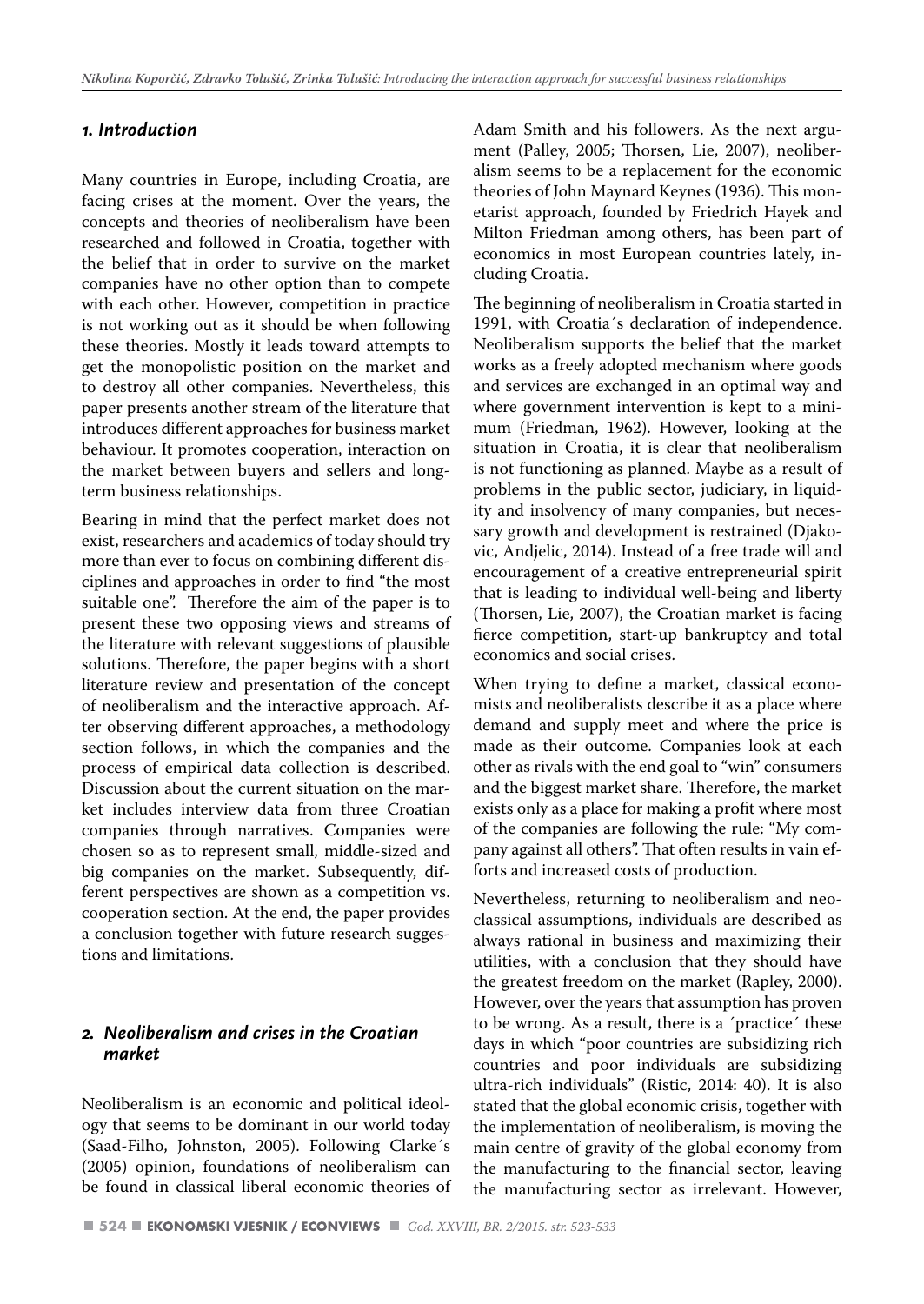if the manufacturing is collapsing, where does the economy go? "All of that results into individual freedom to capitalize on poverty in the form of private benefits such as competition, as a key incentive for the development and generation of monopoly" (ibid., p. 40).

Finally, as 2001 Nobel Prize winner Joseph Stiglitz said in his work (2002), there is little evidence that neoliberalism actually promotes economic growth, and without strict rules and timing it triggers more harm than benefits (Engel, 2010).

#### *3. Introducing the interaction approach*

Shortly returning to neoliberalism, as well as Keynesian economics and microeconomics and their school of thought, firms are defined as independent units that operate on the market isolated from each other. Demand and supply are the key drivers in the environment where companies solely compete with each other. There are business relations, which are characterized as mostly short term relationships, or simple one-time transactions. Companies fight for a competitive advantage on the market, trying to find risk reduction mechanisms which will provide the safest and most beneficial transaction.

All of the above mentioned can be illustrated with the jungle metaphor: "It is a metaphor that pictures a landscape characterized by deadly competition between the companies that populate it" (Håkansson et al., 2009: 1). However, since the mid-1970s, a significant number of business marketing researchers have widely argued against the classic economist view (e.g. Håkansson, 1982; Johnson, Mattsson, 1987; Gadde, Mattsson, 1987). Based on their opinion, companies do not exist on the market only to fight for the best place and best customers, but to interact and cooperate with each other. As a result, the Industrial Marketing and Purchasing Group (IMP) was formed and empirical studies on business environment have been carried out during the last 30 years. They argue that: "…mainstream economic thinking and models have simplified away some fundamental aspects of business life and have, therefore, provided an incomplete understanding of the basic processes and structures of the business landscape." (Håkansson et al., 2009: 1).

The IMP Group<sup>1</sup> and their approaches have taken networks and relationships between firms to the forefront of business marketing research. It all started with a number of case studies conducted in Germany, Italy, France, Sweden and the UK. While analysing the case studies and observing the phenomena of business relationships and interactions, academics could not explain them through any existing theories and frameworks. Those case-study companies acted differently than expected and the basic question arose: "Why do producers and users hold on to each other over years and even decades, instead of jumping around between different counterparts, playing with the price mechanism?" (Håkansson et al., 2009: 14). The average business relationship was more than 12 years old, but the most important finding was that those companies were not competing, but instead working together in order to create mutual benefits (ibid.).

Therefore, individual transactions were replaced with business relationships which may evolve over time and construct e.g. attractiveness, trust, loyalty and commitment between the partner companies, concepts that do not exist in traditional theoretical models. As a result, *the interaction approach* (Håkansson, 1982) has been created. It combines many disciplines, starting from resource-dependence and social-exchange theory, through transaction cost economics and a political-economy framework. However, the competitiveness of a company from this perspective is seen as its competence to find good business partners, to develop long-term relationships and to successfully manage its network of closest relationships. As a unit of analysis, the interaction approach focuses on the relationship, instead of an individual transaction, product, firm, market, or even a person (Turnbull et al., 1996; Håkansson et al., 2009). It follows the development of a relationship over time, its nature, the atmosphere during the interaction process, bonding between the partners, the use of resources, etc. (Turnbull et al., 1996).

Equally important, one of the main points for business relationship development is the interdependence of companies (ibid.). In other words, each company is a dependent part of a network, which presents a wider structure of other business relationships, and it exists as a supplement of the interaction process, not as an independent actor (Håkansson et al., 2009). In a business network, however, each relationship is unique and therefore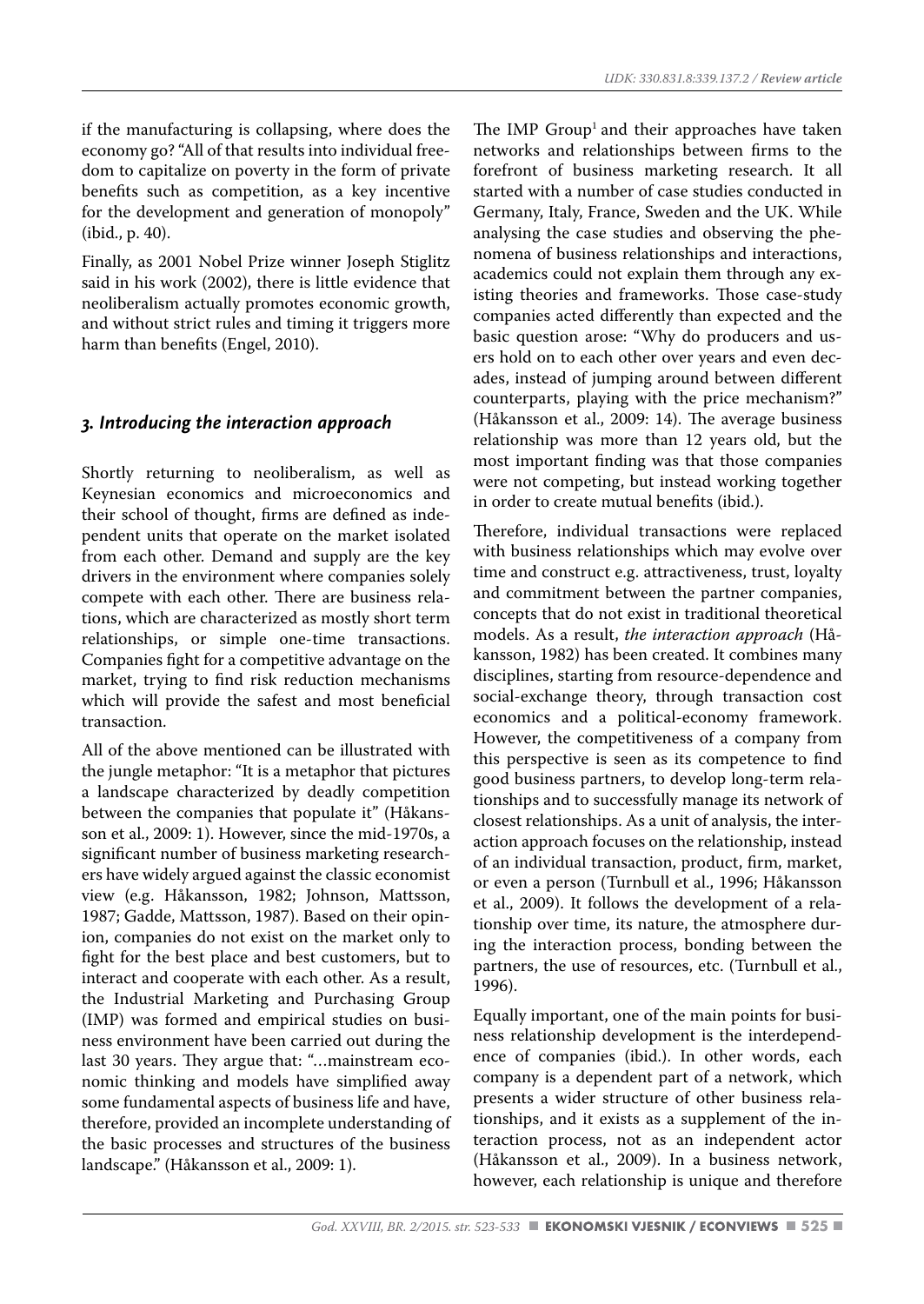it can be concluded that "a company is both the determinant and the outcome of its relationships and what happens in them" (ibid., p. 190).

## *4. Methodology*

In order to examine the current situation in the Croatian market, detect certain challenges it has been faced with and suggest future actions, some empirical evidence of research projects from the IMP Group were taken into consideration. In simplistic terms, neoliberalism was contrasted and compared with the IMP interactive approach and frameworks.

Besides secondary data collection, primary data in terms of qualitative case study was collected. Three Croatian companies were interviewed and narratives were used to gain insights into individual stories, people's interests, motives and activities, and at the same time for studying complex interactions between these segments in their context (Halinen et al., 2012). This qualitative research strategy and case study approach seems plausible for reaching the aim, because it investigates and presents a phenomenon in a real life display (Platt, 1992). Furthermore, long face-to-face interviews based on McCracken (1989) instructions were used as the key data collection method for receiving good descriptions of the studied phenomenon (Tidström, 2006).

Three companies were chosen carefully, in order to be representative and paying attention that all company sizes are represented (small, middle and big companies). These companies present a case study, where the network of business relationships is taken as a focal construct. In this network, the main role is played by "Teri Ltd", a middle-sized company with an activity in the retail sale of food, beverages and tobacco. The second company is "Podravka", which is one of Croatian biggest corporations that produces food and beverages and exports them to many other countries. "Podravka" was interesting as a case company because it is one of the main product suppliers for "Teri Ltd". The last company taken into consideration for this article is a small, familyowned company called "Filip promet". It is a good case company based on its connection with the "Teri Ltd", as the main service (transport) supplier. All the above mentioned companies provided interesting narratives about their own network as well as the current situation in the Croatian economy.

The interviews lasted from 1 to 2 hours and covered diverse topics, starting from each company's internal situation and ending with their external views of the network and today's economy in total. For this article, the companies' individual perspectives on today´s market situation and business relationships were taken into account, together with the personal business views of their managers. Mutual comparisons of different business markets and economic situations resulted in numerous significant comments and contributions towards the explored phenomenon.

## *5. Discussion about the current situation on the markets*

Observing the current situation, with all the aggravating circumstances in the markets, we can conclude that the perfect market doesn´t exist. However, some Scandinavian and Western countries with a harmony between the market and private property, with a strong and efficient public sector and emphasis on the regulatory role of the state, seem to be getting nearest to such a market situation (Dimitrijevic, 2014). In those countries the state is responsible for the field of social security and the labour market; there is a sense of social justice and solidarity, resulting in economic efficiency and fairness (ibid.). Those institutions are very strong and the level of corruption is really low, despite relatively mild sanctions (ibid.).

While looking at these characteristics, we are asking ourselves what could be done in Croatia in order to change its bad economic situation. Having in mind that those companies which are on the market cannot make new governmental policies on their own, or e.g. change a tax rate, we need to think of other solutions. However, going back to the IMP interactive approach, the above mentioned well-developed countries seem to have followed its instructions. In order to achieve harmony on the market, companies are finding a way how to collaborate and cooperate with other companies, how to follow all the rules and regulations of the state, but at the same time how to make long-term benefits out of it. As illustrated in Figure 1, the current situation on the Croatian market presents competition and rivalry, therefore leading to crises, whereas the newly proposed IMP approach offers a solution in cooperation and interaction between companies.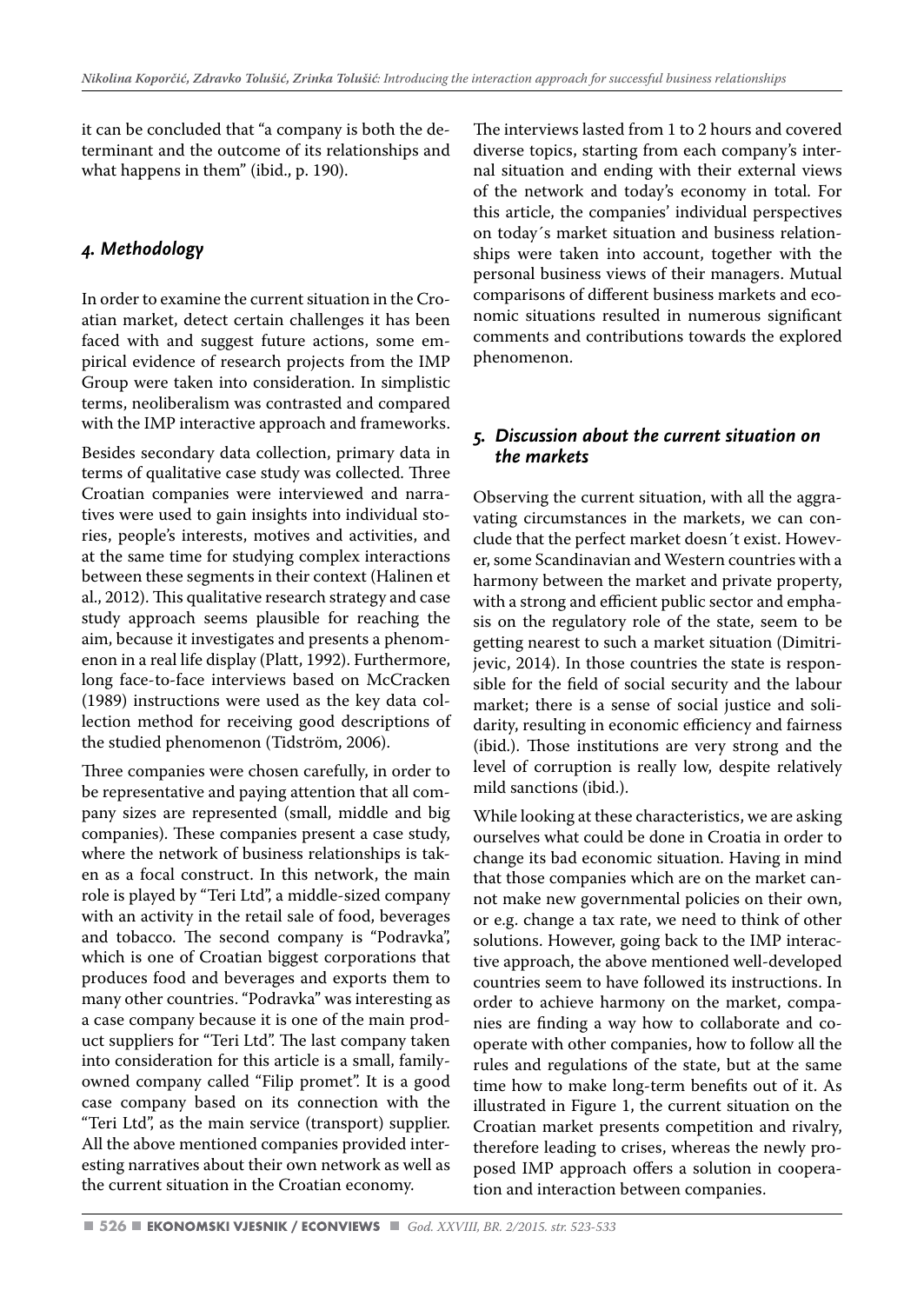#### *Figure 1 Current situation vs. the IMP approach*

|                        | Current situation  | The IMP approach   |
|------------------------|--------------------|--------------------|
| Long term<br>benefits  |                    | <b>COOPERATION</b> |
| Short term<br>benefits | <b>COMPETITION</b> |                    |

## *Source: Authors*

The current situation in the Croatian market, as well as in other markets of European countries is characterised by a constant fierce competition between companies. This competition can therefore only lead towards some short-term benefits, such as higher profit based on marginal costs, and fighting competition based on e.g. lowering the price. However, these benefits will often not last long enough for a company to assure its stable position on the market and around its competitors. On the other hand, there is the IMP approach, where cooperation with other companies will bring them mutual, longterm benefits. Of course, there will be competition existing on the market as well, but it will not be the main way of doing business. Because, as Decenty et al. (2004) argue: "Cooperation is often more appealing and socially rewarding." Companies that focus on cooperation will develop trust and commitment between each other, which can even lead towards some short-term sacrifices of one company in order to preserve the cooperation with another one and maintain a relationship.

Building on Figure 1, interviews from the case study have led to the same conclusions. Directors and managers of the companies have all agreed that something needs to be changed. It needs to be changed fast, otherwise these crises will never end. Is it a matter of still being a country in transition, without perfect regulations and fighting with corruption? Or is it a result of following the wrong directions of economic theories and their suggested practices? Maybe a combination of both, but starting with the small, family-owned transportation company "Filip promet", the main problems detected in its business were mistrustful potential partners and growing competition on the market. As the director and owner of the company said, some great ideas of cooperation with his competitors, in order to compete on the market in joint efforts, were just vain desires:

*"I already had some ideas for cooperation with my competitors. Especially when talking about transportation service for big companies. As we know, the situation on the market is horrible and each of us alone is just too weak. When I go to a big company with my 6 trucks, they won´t take me seriously, or even listen to my proposal. So, if we could just join our efforts, team up, get 100 trucks and go before a big company that needs transportation services, we could get some results. Unfortunately, other companies are not ready for this step. I wouldn´t say it would be totally impossible to manage, but for now it´s really, really hard. No one even wants to hear suggestions like this one. They immediately start thinking that I have some hidden intention of tricking them and gaining profit just for myself."*

This problem is common on markets that are disorganized and non-functional. However, the concept of co-opetition (Brandenburger, Nalebuff, 1996) may fit well as a solution for these problems. This concept describes cooperative competition, where companies on the market are working together to achieve their mutual goal, but at the same time (maybe on a different market) they are in direct or indirect competition. It can occur both at the inter-organisational and intra-organisational levels of companies, but it should be managed in a proper way. Especially after entering the EU, when competition spread across the borders of Croatia, this cooperation through co-opetition may be of utmost importance:

*"We are now in the EU and I would compare it as a glass of water entering the sea. How many trucks Croatia has, what do you think? If we gather all of our trucks, we can get the same number as one, just one service provider has in, let´s say, Austria! Just one! Austria is such a small country, smaller than Croatia, but one of their truck operators has more than we all do. And Austria is just one of the countries we are competing with at the moment."*

As can be seen from the interview, small companies are not willing to cooperate, not willing to interact more than they are obligated for doing their businesses. Most of the time the reason lies in their inability to connect with other potential partners, solely because there is no perceived trust between them. They believe that they are too small, with limited amount of financial assets, and that it is too risky to try any kind of investment in mutual cooperation. They are afraid of losing everything, but they are not aware that the current situation is even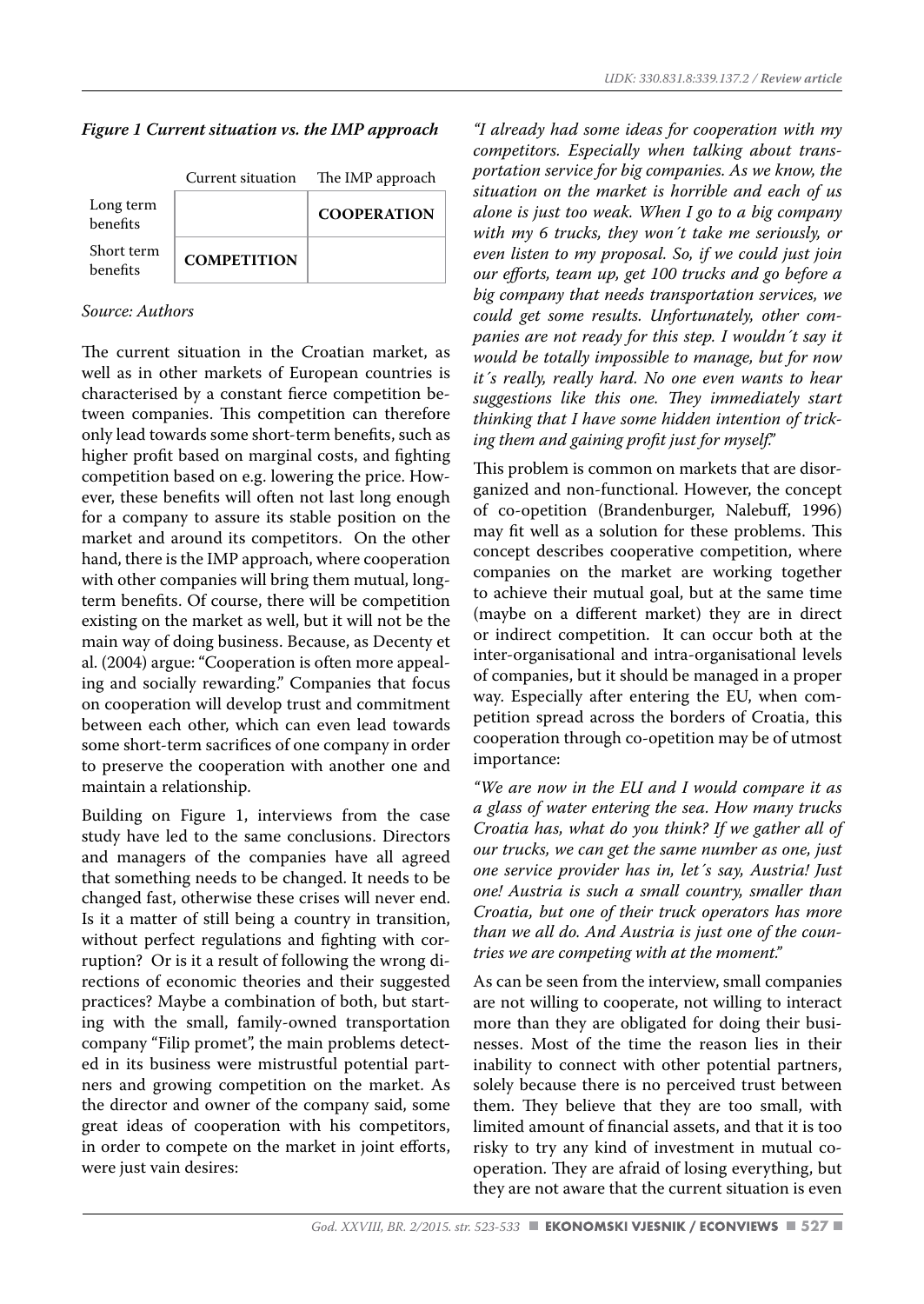more dangerous for them. Therefore, taking into account all the facts, companies are forced to compete and forced to look at others as enemies first. As the director of middle-sized wholesaler and retailer "Teri Ltd" said:

*"In 2004 'Gastro Group' was founded in the area of distribution. It was providing a common growth on the market and improvement of the quality of business for everyone in the value chain. As a cluster we managed good cooperation for a while, but then problems started. Some companies couldn´t survive the crises on the market, others were part of acquisitions and mergers so the power dependence was changed in the group, which led to more problems. Over time, trust and loyalty started to lack between the members and the Group unfortunately fell apart."*

It can be seen from this situation that even when companies try to organize some kind of cooperation, form a group of companies that will work closely with each other, they seem to fail. Even though "competition makes people less cooperative, promotes selfishness and free-riding, reduces contributions to public goods, and leaves society worse off" (Ottone, Ponzano, 2010), it appears that Croatian companies are not ready for the step further. The conclusion is therefore that, especially when companies are middle-size or big, crisis will affect partner commitment and mutual trust, especially in cases where partners could compete on the market at the same time.

The company interviewed the last was "Podravka". As Croatia's biggest food producer, this company plays a significant role in foreign trade as well. Taking this into account, it was possible to see possibilities of small firms in comparison with middle-sized and big firms, opportunities and weaknesses of different markets and the way of doing business. One of its directors said:

*"If looking at parameters such as popularity of product brands, export orientation, the presence on the global market and market share, then Podravka is the most successful and recognizable company in this part of Europe. However, when I was working in Poland, many years ago, on the revitalization of the market and our brand, we realized that even though in Croatia we were big, we were still small producers in Poland, with bigger companies buying from us. We didn´t have the strength that we had in Croatia, but we had the same performance on the market.* 

## *Therefore, we needed to change our tactics and turn to the right business partners."*

As already said, the ´right´ business partners are ´gold´ for any relationship. Therefore, an adequate amount of trust and commitment is of great importance, as well as the willingness of both partners to keep the relationship alive and lasting. Furthermore, when going international, besides having the right partners, it is also important to be informed about the market and to protect the company´s rights and liabilities. Otherwise it can turn out badly:

*"Some time after I left Poland we realized that one of our competitors started to re-export Vegeta2 that is produced in Poland at cheaper costs of production. With that act, they were competing with us on the Croatian market, by selling our product at a lower price."*

Even though Podravka solved that problem in a short time, we can highlight again the importance of a good connection and trust between past, existing and potential business partners.

## *5.1 Competition vs. cooperation*

When companies are connected with each other through the purchase and sales of goods and services we can distinguish between two extremes. The first is arm´s-length relationships, characterised by clear transactions followed by official contracts and paperwork, where any change in e.g. price results in the change of a partner. These transactions, with neglected importance of social interactions and mutual investments in a relationship will result in a superficial exchange of goods and services. In a market where arm´s-length relationships prevail, competition is the only functional solution. On the other hand, the second extreme is presented by long-term relationships. They are sometimes even based on already established personal relationships, without signing a formal contract. Companies are ready to invest in a relationship and adapt their behaviour to their partner (Andersson, Forsgren, Holm, 2007). Business routines are becoming interconnected and mutual trust, commitment and loyalty are developed. Based on investments in the relationship, companies are not willing to change a supplier/buyer only based on some tangible aspects, such as e.g. price, delivery, etc. Instead, they are ready to make short sacrifices for the future benefits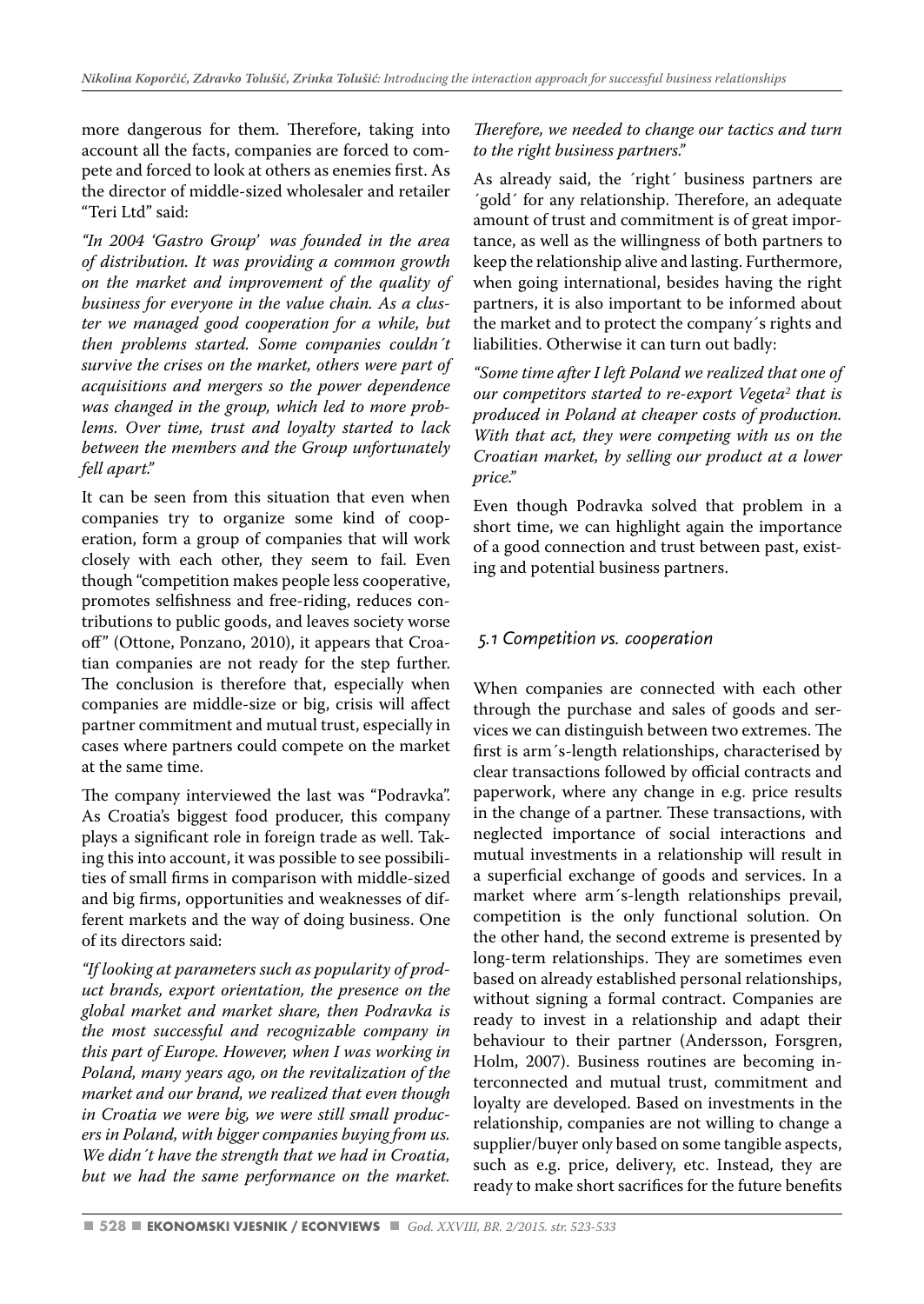and sustainability of their relationship. These situations are resulting in cooperation on the market.

However, it is important to highlight that nothing is only black and white. It all depends on preferences, possibilities and goals companies have. Competition and cooperation are two opposite perspectives that negate each other when compared, but it cannot be said that either is the totally wrong or right approach. However, based on experience and market situations in Croatia, it can be seen that competition is not the best possible solution after all.

Some could agree with John Toye´s (1993) proposition that self-interest is the only motivation for individuals. However, that self-interest can work out well, or end poorly. In the situation on the market where everyone competes with each other, where there is no trust, commitment or loyalty between companies, managers focus on their firm only in order to gain the biggest market share and high profit. However, that could lead towards some poor business decisions. Because, after all, we just cannot ignore companies that surround us. They are part of the same market; they have almost the same goals as we do, so why not help each other instead? Therefore, when managers finally become aware that "no business is an island" (Håkansson, Snehota, 1989), and companies cannot work in isolation from each other, their self-interest will become a good intention towards everyone, and positive outcomes will follow.

#### *Figure 2 Competition vs. cooperation–different perspectives of a business market*

As a central notion of competition, business transactions are presented. These transactions are usually defined as one-time buying or selling events where financial exchange is the most important aspect. This is therefore mostly short-term with respect to the time period, and definitely not a process. However, when these business transactions repeat, and when they become ongoing, most of the time they turn into a process which ends up being long-term. That process of constant information exchange and communication, not only on the organizational, but also on the inter-personal level, is characterised as a business relationship. It is defined as cooperation between at least two companies, who develop trust, commitment and loyalty between each other. However, it is important to keep in mind that markets are far from being perfect, so in most cases companies can be found somewhere in the middle of competition and cooperation. Nevertheless, their goal should always be directed towards the top right corner of the chart.

#### *6. Conclusions*

"Neoliberalism means different things to different people." (Birch, 2015: 571). Agreeing with Birch, it is evident that neoliberalism is a multifaceted phenomenon and therefore demands special attention from both academics and practitioners. It describes the shift in economies over the past decades, but unfortunately negatively associated.



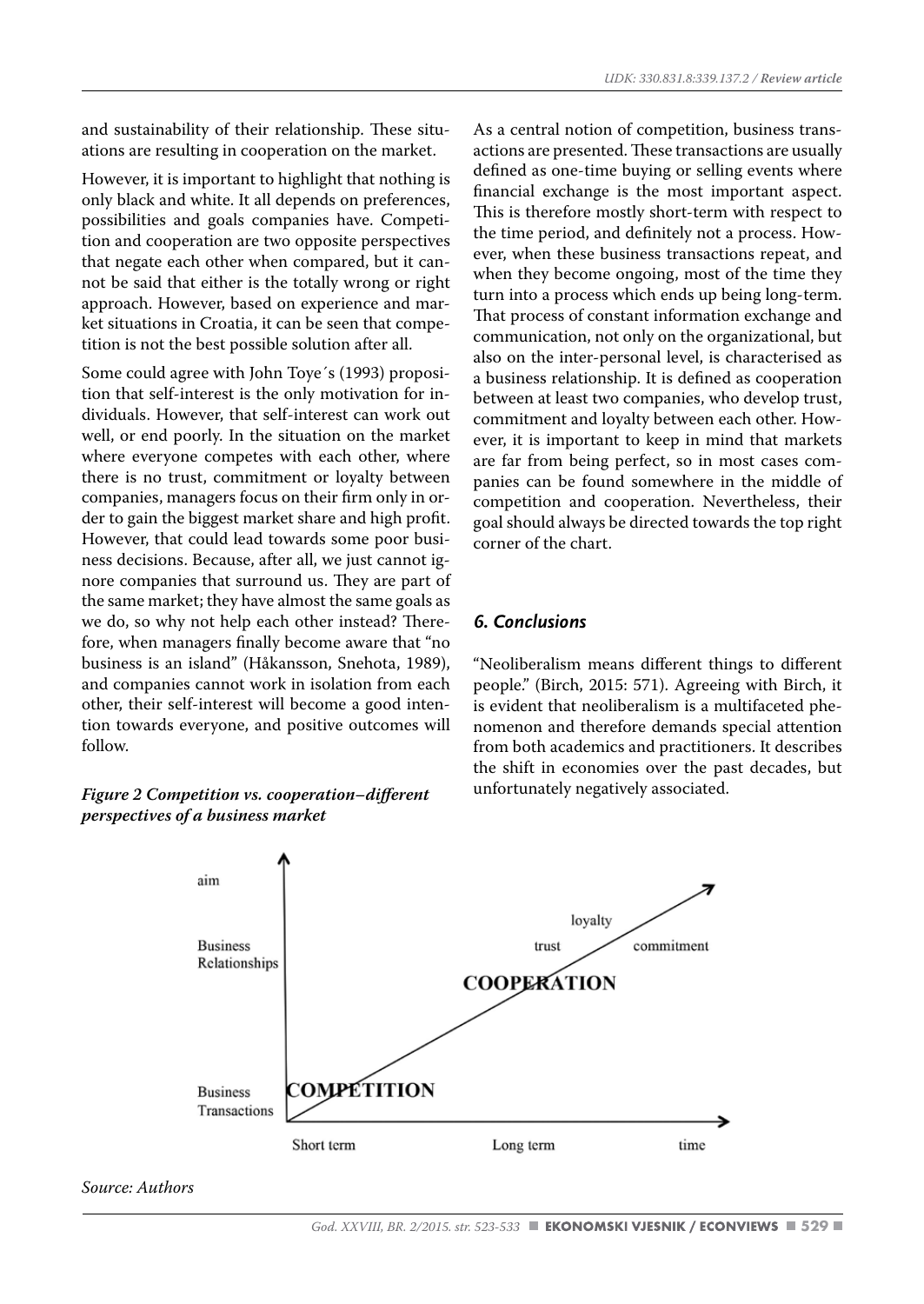However, the aim of this paper is neither a condemnation or judgment of any theoretical perspective, nor is its goal to decide on their strategic significance. Instead, what we have hoped to achieve is to present the level of differences in perceptions and possibilities for academics and practitioners to familiarise themselves with different perspectives.

As often repeated, neoliberalism is one of the main reasons for the poor economic situation in Croatia (Ferencak et al., 2014). As a consequence, a public awareness is produced that defines neoliberalism as insufficient in such complex market situations, as the one we are currently facing (Djakovic, Andjelic, 2014). Therefore, it is of extreme importance for countries to create and build a new socio-economic approach for business markets. Until today, Croatia and its neighbouring countries have not been successful in finding new solutions and business models, so the only thing left for them to do is try to reduce the bad effects of the crises (ibid.).

As Ferencak et al. (2014) highlighted: "Actual markets are, more or less, far from their role model – a market of perfect competition." By some mean, maybe they should be. Because competing on the market and killing your competition is not the best solution in an already bad market situation. One company cannot be the expert in everything and cannot expect to survive without the help of others. At the same time, companies need to respond to the challenges of changing market conditions, failure of which leads toward further deepening of market instability and disturbances. Countries in transition economies, such as Croatia, have reacted to these negative effects more sensitively then developed economies. Changes were deep, sudden and intense, and consequences significant (Djakovic, Andjelic, 2014).

However, things cannot be changed on the spur of the moment, and perhaps Croatia cannot immediately get to the level of highly developed countries. It takes time and tremendous effort. But the first step is to follow good business examples and teach them in schools. And if we could just change the way people think about the markets and business relationships, it would be a good start for changing bad economic situations in countries and getting closer to the level of successful economies.

#### *6.1 Future research suggestions and limitations*

This paper makes an important contribution to the Croatian academic and managerial world by introducing a different perspective on the way business relationships could look like and how markets can be organized in a different manner. While there is a big amount of research, both in theory and practice, done by the IMP group in this area of research, it still has not been used for helping Croatian companies and their operations. Limitations that could appear in this situation are based on different rules and the way of doing business in Scandinavian (base of the IMP research) vs. Croatian market. However, researchers should focus more on broadening their perspectives, combining different theories and thinking "outside of the box". After accepting the interactive approach, managers especially could benefit from going even further by researching and implementing the network approach of embedded business actors. However, the current situation in the Croatian market should be considered as a limitation in the sense that these concepts maybe would not be accepted so readily like in developed countries, because some of the core beliefs should be changed first.

Furthermore, in connection with the first interview about a small, family-owned company, a future research suggestion could be made based on international opportunity recognition perspective on small and medium companies (Kontinen, Ojala, 2011). This perspective is focused on gathering and joining together small enterprises and start-up companies in order to gain more power and create the ability to face competition with joined forces. In that way, small and family-owned companies can fight back their competitors and survive longer on the market.

Lastly, it is also important to take into account all the new regulations Croatia has adopted after entering the EU. How do these regulations and the new economic structure affect the market conditions and the economy in total? And is there a way we can change our future?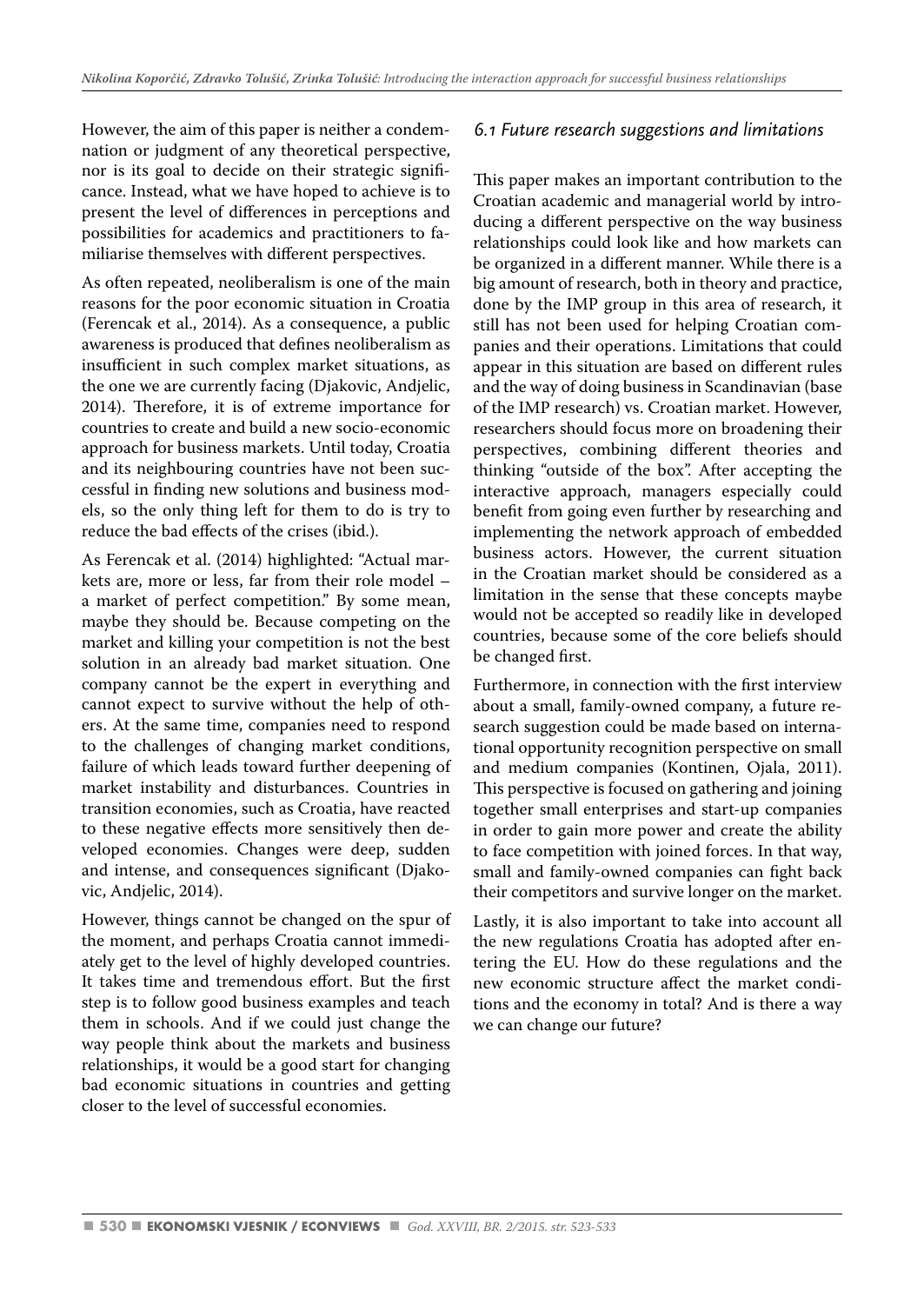References

- 1. Andersson, U., Forsgren, M., Holm, U. (2007), "Balancing subsidiary influence in the federative MNC: A business network view", Journal of International Business Studies, Vol. 38, No. 5, pp. 802–818.
- 2. Bell, M. Z. (2012), "Croatia's Neoliberal Trajectory: The Applicability of Variegated Neoliberalism in the Croatian Postsocialist Context", Middle States Geographer, Vol. 46, No. 1, pp. 1-9.
- 3. Birch, K. (2015), "Neoliberalism: The whys and wherefores…And future suggestions", Sociology Compass, Vol. 9, No. 7, pp. 571-584.
- 4. Brandenburger, A., Nalebuff, B. (1996). Co-Opetition: A Revolution Mindset That Combines Competition and Cooperation. New York: Harper Collins Business.
- 5. Clarke, S. (2005), "The Neoliberal Theory of Society", in Saad-Filho, A., Johnston, D. (Eds.), Neoliberalism – A Critical Reader, Pluto Press, London, pp. 50-59.
- 6. Decety, J., Jackson, P. L., Sommerville, J. A. (2004), "The neural bases of cooperation and competition: an fMRI investigation", NeuroImage, Vol. 23, No. 2, pp. 744-751.
- 7. Dimitrijevic, B. (2014), "The great recession and the failure of economic liberalism. Proposals for a new economy", Proceedings of Educons University for social science, Sremska Kamenica – Novi sad, 28-29th May 2014, pp. 79-109.
- 8. Djakovic, V. Dj., Andjelic, G. B. (2014), "Neoliberal concept of transition economies dilemmas and ambushes. In the great recession and crisis neoliberal economy", Proceedings of Educons University for social science, Sremska Kamenica – Novi Sad, 28-29th May 2014, pp. 163-175.
- 9. Engel, S. N. (2010), "Development economics: from classical to critical analysis", in Denemark, R. A. (Ed.), The International Studies Encyclopedia Volume 2, Blackwell Publishing, West Sussex, pp. 874- 892.
- 10. Ferencak, I., Crnkovic, B., Rudan, S. (2014), "State and market", Econviews, Vol. 27, No. 1, pp. 113-126.
- 11. Friedman, M. (1962). Capitalism and Freedom. Chicago: University of Chicago Press.
- 12. Gadde, L. E., Mattsson, L. G. (1987), "Stability and Change in Network Relationships", International Journal of Research in Marketing, Vol. 4, No. 1, pp. 29-40.
- 13. Halinen, A., Medlin, C. J., Törnroos, J. A. (2012), "Time and process in business network research", Industrial marketing Management, Vol. 41, No. 2, pp. 215-223.
- 14. Håkansson, H. (1982). International Marketing and Purchasing of Industrial Goods: An Interaction Approach. London: Wiley.
- 15. Håkansson, H., Snehota, I. (1989), "No Business is an Island", Scandinavian Journal of Management, Vol. 5, No. 3, pp. 187-200.
- 16. Håkansson, H., Ford, D., Gadde, L. E., Snehota, I., Waluszewski, A. (2009). Business in Networks. Chichester: John Wiley & Sons.
- 17. Johanson, J., Mattsson, L. G. (1987), "Interorganizational relations in industrial systems: A network approach compared with the transaction-cost approach", International Studies of Management and Organization, Vol. 17, No. 1, pp. 34–48.
- 18. Keynes, J. M. (1936). The General Theory of Employment, Interest, and Money. London: Macmillan.
- 19. Kontinen, T., Ojala, A. (2011), "Network ties in the international opportunity recognition of family SMEs", International Business Review, Vol. 20, No. 4, pp. 440-453.
- 20. McCracken, G. (1988). The long interview. Newbury Park, CA: Sage.
- 21. Ottone, S., Ponzano, F. (2010), "Competition and Cooperation in markets. The experimental case of a winner-take-all setting", Journal of Socio-economics, Vol. 39, No. 2, pp. 163-170.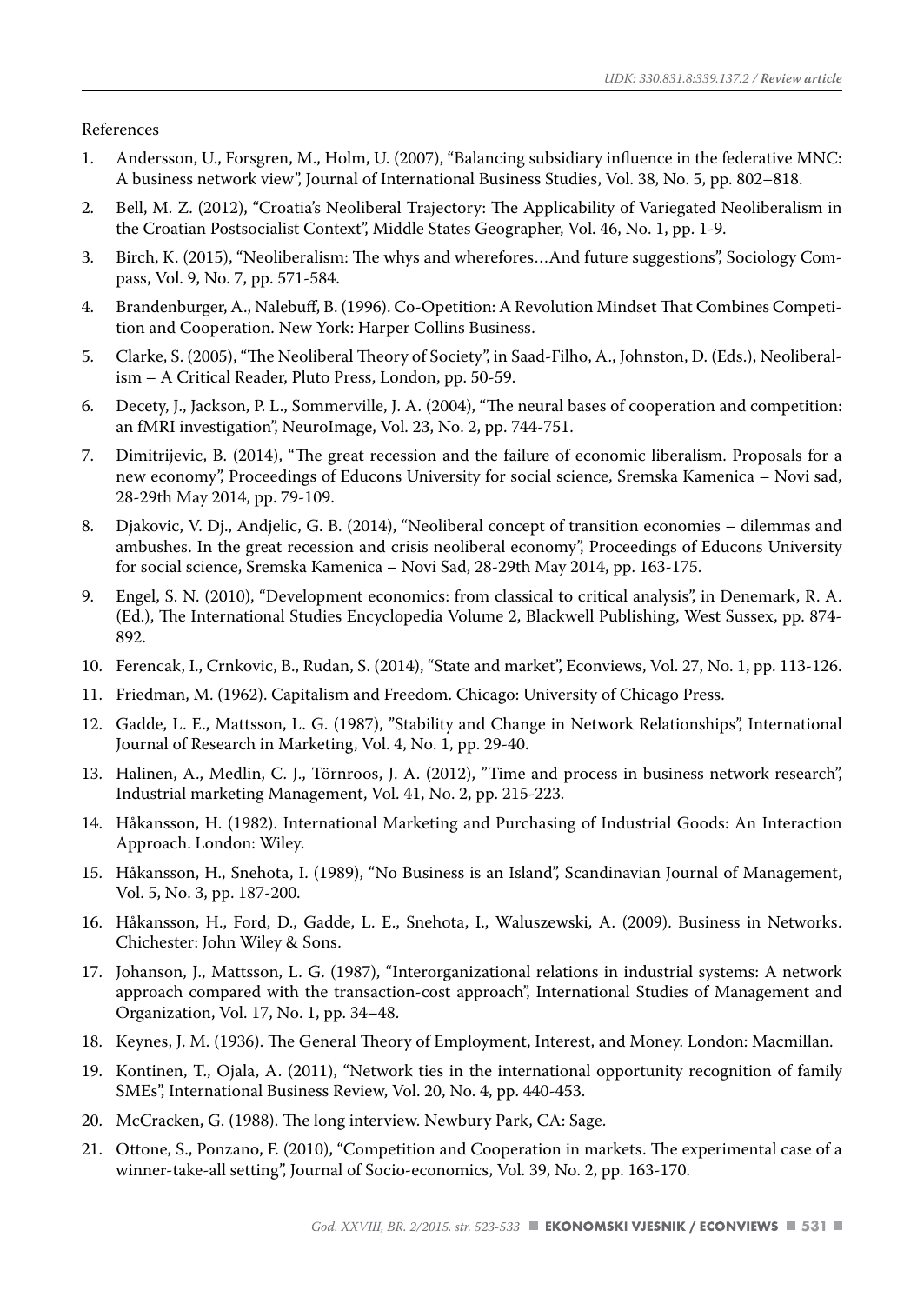- 22. Palley, T. I. (2005), "From Keynesianism to Neoliberalism: Shifting Paradigms", in Saad-Filho, A., Johnston, D. (Eds.), Neoliberalism – A Critical Reader, London, Pluto Press, pp. 20-29.
- 23. Platt, J. (1992), "Case study in American methodological thought", Current Sociology, Vol. 40, No. 1, pp. 17-48.
- 24. Rapley, J. (2004). Globalization and Inequality: Neoliberalism's Downward Spiral. Boulder, Colorado: Lynne Rienner.
- 25. Ristic, Z. (2014), "Globalism and neoliberalism. In the great recession and crisis neoliberal economy", Proceedings of Educons University for social science, Sremska Kamenica – Novi Sad, 28-29th May 2014, pp. 41-53.
- 26. Saad-Filho, A., Johnston, D. (2005), "Introduction", in Saad-Filho, A., Johnston, D. (Eds.), Neoliberalism A Critical Reader, London, Pluto Press, pp. 1-6.
- 27. Stiglitz, J. (2002). Globalization and its Discontents. New York: W. W. Norton.
- 28. Tidström, A. (2006), "Step-by-step interviews A technique for studying negative subjects in B2B settings", Proceedings for the 22nd Annual Industrial Marketing and Purchasing Conference, Milano, September 07-09, Milano.
- 29. Thorsen, D. E., Lie, A. (2007), "Kva er nyliberalisme?" in Claes, D. H. et al. (Eds.), Nyliberalisme ideer og politisk virkelighet, Universitetsforlaget, Oslo, pp. 33-48.
- 30. Toye, J. (1993). Dilemmas of Development. 2nd edition. London: Routledge.
- 31. Turnbull, P., Ford, D., Cunningham, M. (1996), "Interaction, relationships and networks in business markets: an evolving perspective", Journal of Business & Industrial Marketing, Vol. 11, No. 3/4, pp. 44-62.

#### **(Endnotes)**

- http://www.impgroup.org/about.php (Accessed on: August 10, 2015)
- 2 Vegeta is one of the most popular products of Podravka